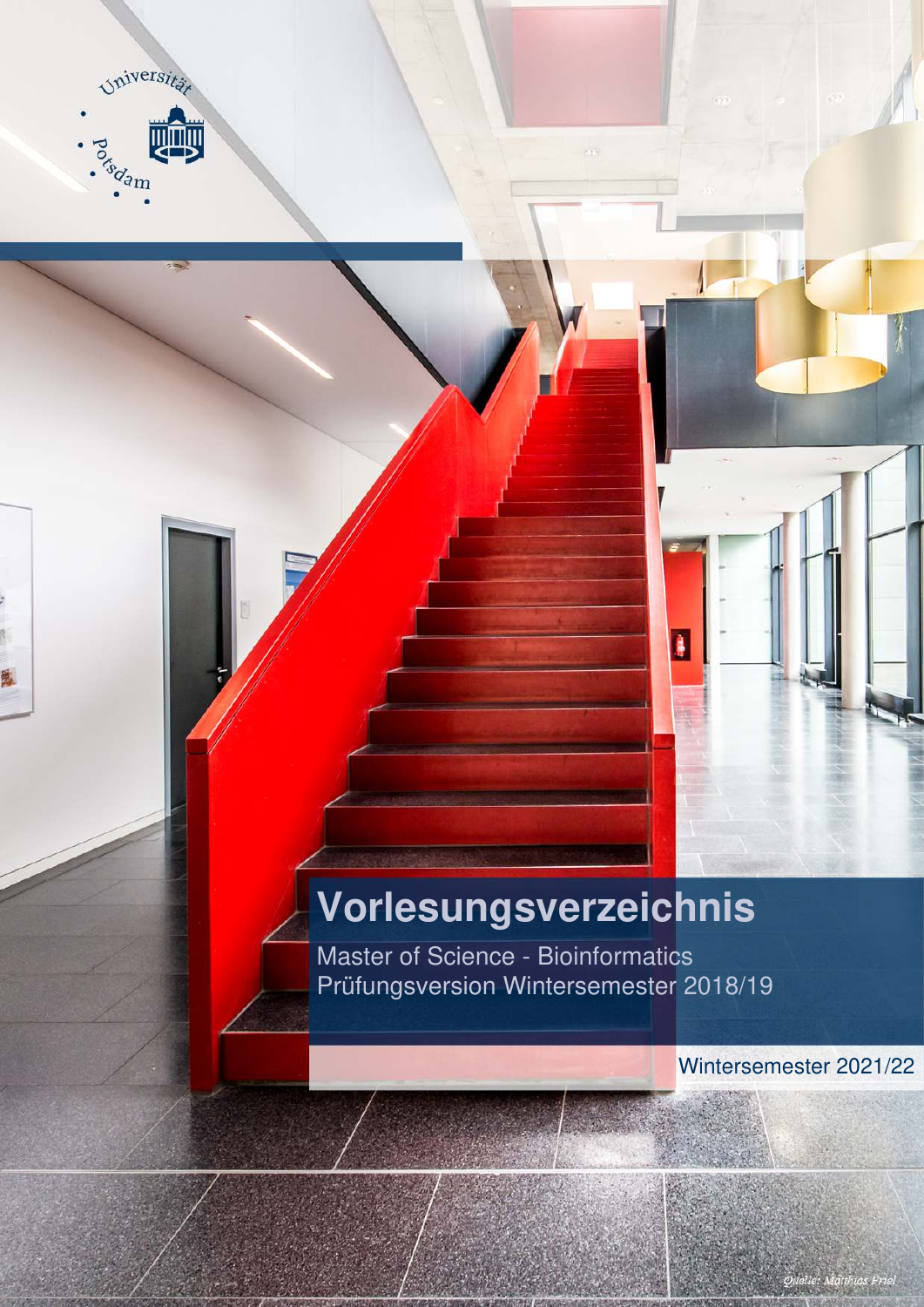## Inhaltsverzeichnis

| Abkürzungsverzeichnis                                                          | 3   |
|--------------------------------------------------------------------------------|-----|
|                                                                                |     |
| BIO-MBIB01 - Introduction to databases and practical programming               | 4   |
| 90376 DF - Introduction to databases and practical programming                 | 4   |
| <b>BIO-MBIB03 - Programming expertise</b>                                      | 4   |
| BIO-B-KM1 - State of the Art in Biochemistry and Molecular Biology             | 4   |
| 89608 V - Ringvorlesungen - Kernmodul - State Of The Art                       | 4   |
| BIO-MBIB04 - Molecular, structural and evolutionary biology for informaticians | 4   |
|                                                                                |     |
| <b>BIO-MBIP01 - Algorithmic and Mathematical Bioinformatics</b>                | 4   |
| 90372 V - Algorithmic and Mathematical Bioinformatics (V)                      | 5   |
| 90373 U - Algorithmic and Mathematical Bioinformatics (U)                      | 5   |
| <b>BIO-MBIP02 - Statistical Bioinformatics</b>                                 | 5   |
| 90370 V - Statistical Bioinformatics (V)                                       | 5   |
| 90371 U - Statistical Bioinformatics (Ü)                                       | 5   |
| BIO-MBIP03 - Bioinformatics of Biological Sequences (Evolutionary Genomics)    | 5   |
| 89448 VU - Bioinformatik biologischer Sequenzen / Evolutionary Genomics        | 5   |
| <b>BIO-MBIP04 - Analysis of Cellular Networks</b>                              | 6   |
| BIO-MBIP06 - Constraint-based Modeling of Cellular Networks                    | 6   |
| 90374 U - Constraint-based Modeling of Cellular Networks (Ü)                   | 6   |
| 90375 V - Constraint-based Modeling of Cellular Networks (V)                   | 6   |
| <b>MAT-MBIP05 - Introduction to Theoretical Systems Biology</b>                | 6   |
| BIO-MBIV01 - Project work                                                      | 6   |
| 89450 U - Exercise Project Work                                                | 6   |
|                                                                                | . 7 |
| BIO-MBIW01 - Data Integration in Cellular Networks                             | 7   |
| <b>BIO-MBIW02 - Advanced methods for Analysis of Biochemical networks</b>      | 7   |
| 90379 B - Advanced methods for Analysis of Biochemical networks                | 7   |
| <b>BIO-MBIW03 - Quantitative Genetics</b>                                      | 7   |
| 90377 V - Quantitative Genetics (V)                                            | 7   |
| 90378 U - Quantitative Genetics (Ü)                                            | 7   |
| BIO-MBIW04 - Image Processing and Phenotyping in Bioinformatics                | 7   |
| 89847 DF - Bioimage Analysis and Extended Phenotyping                          | 7   |
| <b>BIO-MBIW05 - Structural Bioinformatics</b>                                  | 8   |
| <b>BIO-MBIW06 - Machine learning in bioinformatics</b>                         | 8   |
| BIO-MBIW07 - Integration of cellular layers and systems                        | 8   |
| <b>BIO-MBIW08 - Practical sequence analysis</b>                                | 8   |
| 89846 B - Analysis of high-throughput sequencing data                          | 8   |
| Glossar                                                                        | 10  |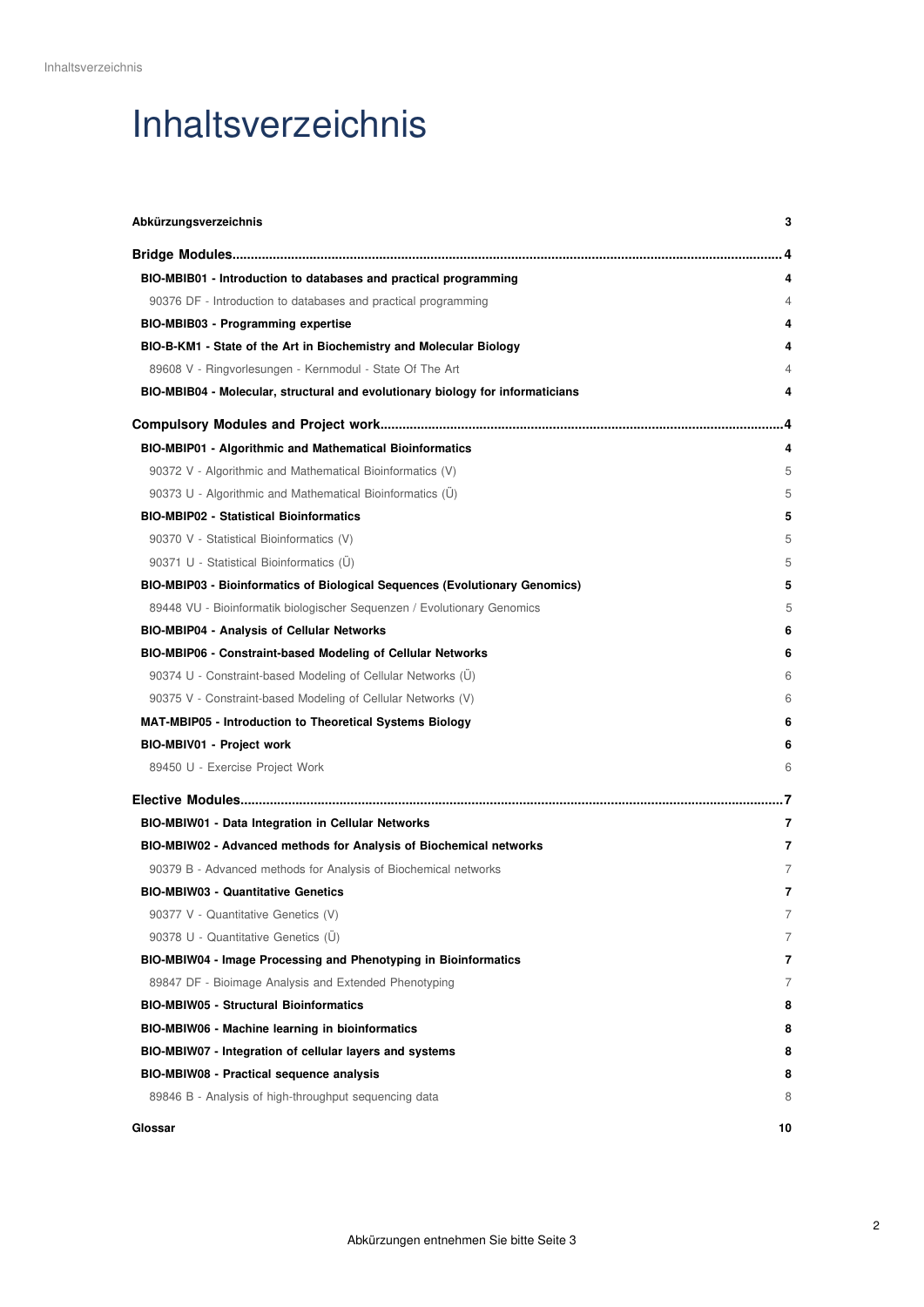# <span id="page-2-0"></span>Abkürzungsverzeichnis

#### **Veranstaltungsarten**

| AG             | Arbeitsgruppe           |
|----------------|-------------------------|
| B              | Blockveranstaltung      |
| ВL             | Blockseminar            |
| DF             | diverse Formen          |
| EX             | Exkursion               |
| FP             | Forschungspraktikum     |
| FS             | Forschungsseminar       |
| FU             | Fortgeschrittenenübung  |
| GK             | Grundkurs               |
| ΚL             | Kolloquium              |
| KU             | Kurs                    |
| LK             | Lektürekurs             |
| ΟS             | Oberseminar             |
| P              | Projektseminar          |
| PJ             | Projekt                 |
| PR             | Praktikum               |
| PS             | Proseminar              |
| PU             | Praktische Übung        |
| RE             | Repetitorium            |
| RV             | Ringvorlesung           |
| S              | Seminar                 |
| S <sub>1</sub> | Seminar/Praktikum       |
| S <sub>2</sub> | Seminar/Projekt         |
| S3             | Schulpraktische Studien |
| S4             | Schulpraktische Übungen |
| SK             | Seminar/Kolloquium      |
| SU             | Seminar/Übung           |
| TU             | Tutorium                |
| U              | Übung                   |
| UN             | Unterricht              |
| V              | Vorlesung               |
| <b>VP</b>      | Vorlesung/Praktikum     |
| VS             | Vorlesung/Seminar       |
| VU             | Vorlesung/Übung         |
| WS             | Workshop                |

| N.N.       | Noch keine Angaben          |
|------------|-----------------------------|
| n V.       | Nach Vereinbarung           |
| ΙP         | Leistungspunkte             |
| SWS        | Semesterwochenstunden       |
|            | Belegung über PULS          |
| <b>PL</b>  | Prüfungsleistung            |
| <b>PNL</b> | Prüfungsnebenleistung       |
| <b>SL</b>  | Studienleistung             |
|            | sonstige Leistungserfassung |

#### **Veranstaltungsrhytmen**

| wöch.        | wöchentlich                   |
|--------------|-------------------------------|
| 14t.         | 14-täglich                    |
| Einzel       | Einzeltermin                  |
| <b>Block</b> | Block                         |
| BlockSa      | Block (inkl. Sa)              |
|              | BlockSaSo Block (inkl. Sa,So) |

#### **Andere**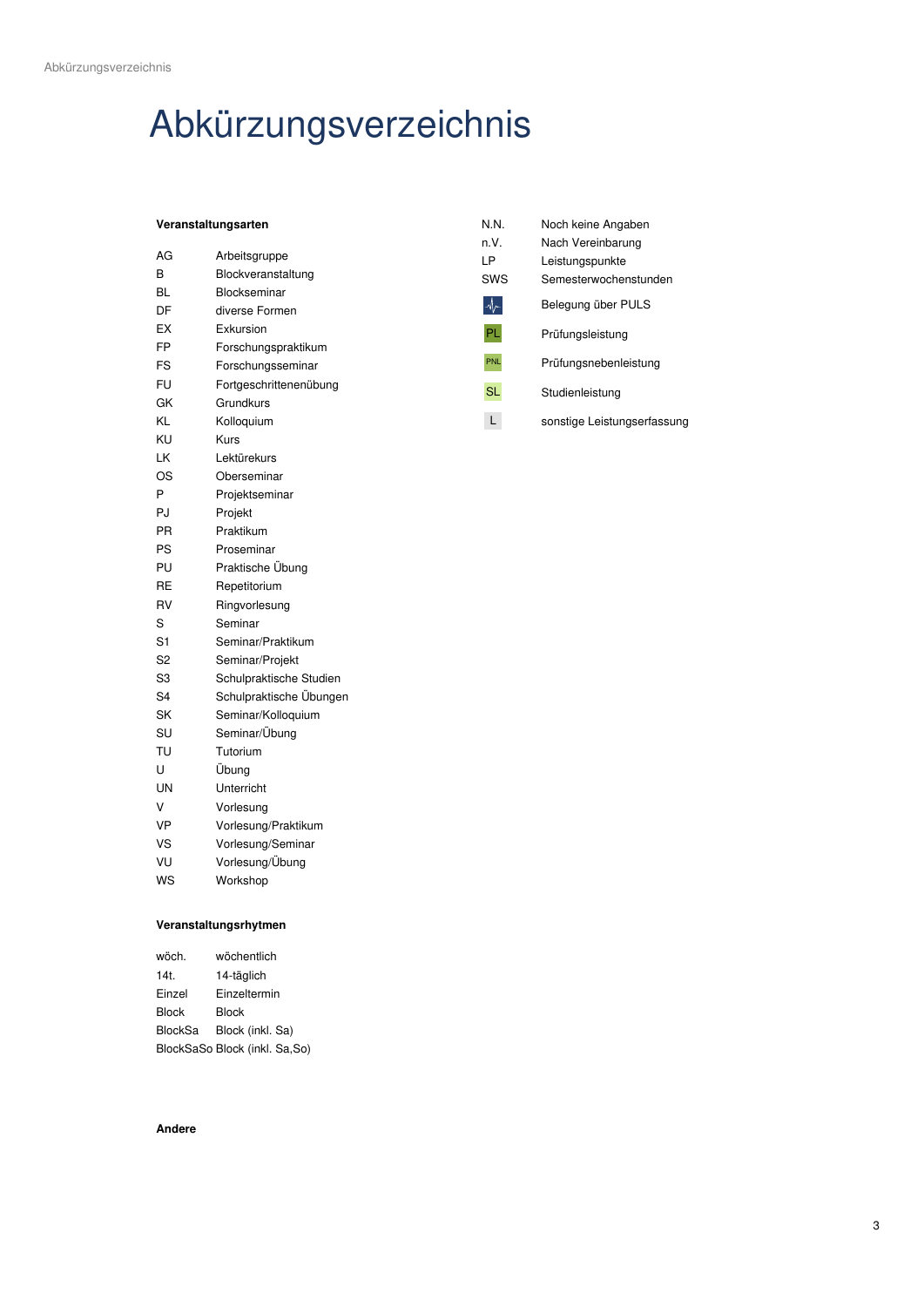## Vorlesungsverzeichnis

### <span id="page-3-0"></span>Bridge Modules

<span id="page-3-2"></span><span id="page-3-1"></span>

| BIO-MBIB01 - Introduction to databases and practical programming    |     |     |                                          |                 |                    |            |                  |  |
|---------------------------------------------------------------------|-----|-----|------------------------------------------|-----------------|--------------------|------------|------------------|--|
| 办<br>90376 DF - Introduction to databases and practical programming |     |     |                                          |                 |                    |            |                  |  |
| Gruppe                                                              | Art | Tag | <b>Zeit</b>                              | <b>Rhythmus</b> | Veranstaltungsort  | 1.Termin   | Lehrkraft        |  |
|                                                                     | ٧   | Fr. | $08:15 - 09:15$                          | wöch.           | Online. Veranstalt | 29.10.2021 | Dr. Detlef Groth |  |
|                                                                     | SU  | Fr. | $09:30 - 11:45$                          | wöch.           | Online. Veranstalt | 29.10.2021 | Dr. Detlef Groth |  |
| Leistungen in Bezug auf das Modul                                   |     |     |                                          |                 |                    |            |                  |  |
| <b>PNL</b>                                                          |     |     | 549111 - Vorlesung und Übung (unbenotet) |                 |                    |            |                  |  |

#### <span id="page-3-3"></span>**BIO-MBIB03 - Programming expertise**

Für dieses Modul werden aktuell keine Lehrveranstaltungen angeboten

#### <span id="page-3-4"></span>**BIO-B-KM1 - State of the Art in Biochemistry and Molecular Biology**

<span id="page-3-5"></span>

|                                   | 89608 V - Ringvorlesungen - Kernmodul - State Of The Art |     |                                                                 |                 |                    |            |                                                                                                                                                                                                                        |  |  |  |
|-----------------------------------|----------------------------------------------------------|-----|-----------------------------------------------------------------|-----------------|--------------------|------------|------------------------------------------------------------------------------------------------------------------------------------------------------------------------------------------------------------------------|--|--|--|
| Gruppe                            | Art                                                      | Tag | Zeit                                                            | <b>Rhythmus</b> | Veranstaltungsort  | 1.Termin   | Lehrkraft                                                                                                                                                                                                              |  |  |  |
|                                   | <b>RV</b>                                                | Mi  | $16:15 - 17:45$                                                 | wöch.           | Online. Veranstalt | 27.10.2021 | Prof. Dr. Silke<br>Leimkühler, Prof. Dr.<br>Katja Arndt, Prof. Dr.<br>Katja Hanack, Prof.<br>Dr. Elke Dittmann-<br>Thünemann, Prof. Dr.<br>Petra Wendler, Dr. rer.<br>nat. Nina Bröker, Prof. Dr.<br><b>Frank Bier</b> |  |  |  |
|                                   |                                                          |     | Ringvorlesung: Biochemistry                                     |                 |                    |            |                                                                                                                                                                                                                        |  |  |  |
| 1                                 | <b>RV</b>                                                | Do  | $16:15 - 17:45$                                                 | wöch.           | 2.27.1.01          | 28.10.2021 | Dr. rer. nat. Michael<br>Sauer, Prof. Dr. Markus<br>Grebe, Prof. Dr. Salim<br>Seyfried, apl. Prof. Dr.<br>Otto Baumann, apl. Prof.<br>Dr. Jörg Fettke, Prof. Dr.<br>Ralph Gräf                                         |  |  |  |
|                                   |                                                          |     | Ringvorlesung: Physiology and Cell Biology                      |                 |                    |            |                                                                                                                                                                                                                        |  |  |  |
| 1                                 | <b>RV</b>                                                | Fr  | $14:15 - 15:45$                                                 | wöch.           | Online. Veranstalt | 29.10.2021 | Prof. Dr. Michael<br>Lenhard, Prof. Dr. Isabel<br>Bäurle, Dr. George<br>Soultoukis                                                                                                                                     |  |  |  |
|                                   |                                                          |     | Ringvorlesung: Molecular Biology and Genetics                   |                 |                    |            |                                                                                                                                                                                                                        |  |  |  |
| Leistungen in Bezug auf das Modul |                                                          |     |                                                                 |                 |                    |            |                                                                                                                                                                                                                        |  |  |  |
| <b>SL</b>                         |                                                          |     | 543311 - Ringvorlesungen zu Molecular life sciences (unbenotet) |                 |                    |            |                                                                                                                                                                                                                        |  |  |  |

#### <span id="page-3-6"></span>**BIO-MBIB04 - Molecular, structural and evolutionary biology for informaticians**

Für dieses Modul werden aktuell keine Lehrveranstaltungen angeboten

### <span id="page-3-7"></span>Compulsory Modules and Project work

<span id="page-3-8"></span>**BIO-MBIP01 - Algorithmic and Mathematical Bioinformatics**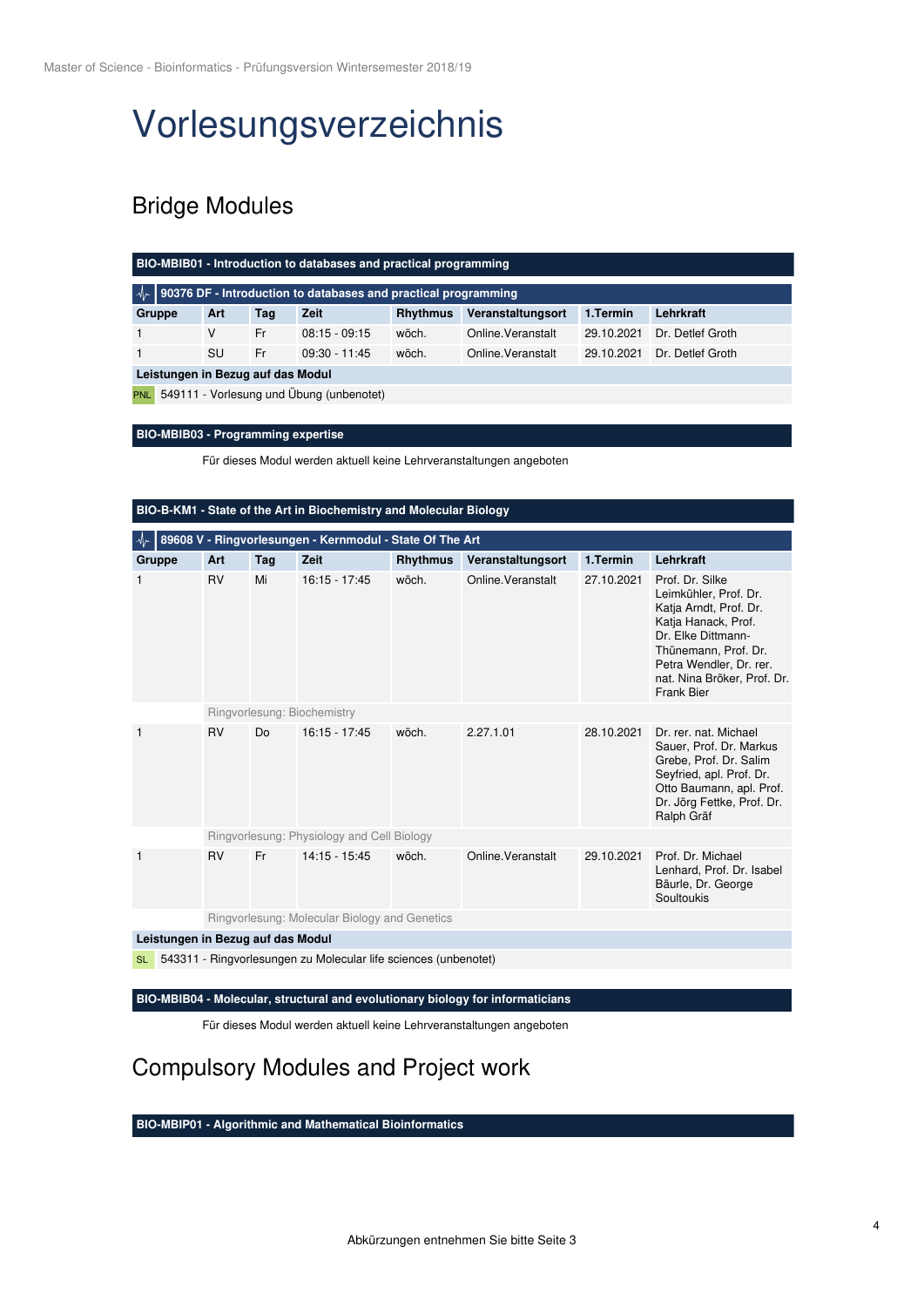<span id="page-4-1"></span><span id="page-4-0"></span>

| 90372 V - Algorithmic and Mathematical Bioinformatics (V)<br>∥∼ |                                   |     |                                                           |                 |                    |            |                                                  |  |  |  |
|-----------------------------------------------------------------|-----------------------------------|-----|-----------------------------------------------------------|-----------------|--------------------|------------|--------------------------------------------------|--|--|--|
| Gruppe                                                          | Art                               | Tag | <b>Zeit</b>                                               | <b>Rhythmus</b> | Veranstaltungsort  | 1.Termin   | Lehrkraft                                        |  |  |  |
| $\mathbf{1}$                                                    | $\vee$                            | Mo  | $10:15 - 11:45$                                           | wöch.           | Online. Veranstalt | 25.10.2021 | Prof. Dr. Zoran Nikoloski                        |  |  |  |
|                                                                 | Leistungen in Bezug auf das Modul |     |                                                           |                 |                    |            |                                                  |  |  |  |
| <b>PNL</b>                                                      | 549141 - Vorlesung (unbenotet)    |     |                                                           |                 |                    |            |                                                  |  |  |  |
|                                                                 |                                   |     |                                                           |                 |                    |            |                                                  |  |  |  |
| ⊸∥∼                                                             |                                   |     | 90373 U - Algorithmic and Mathematical Bioinformatics (U) |                 |                    |            |                                                  |  |  |  |
| Gruppe                                                          | Art                               | Tag | <b>Zeit</b>                                               | <b>Rhythmus</b> | Veranstaltungsort  | 1.Termin   | Lehrkraft                                        |  |  |  |
| 1                                                               | U                                 | Mo  | $12:15 - 13:45$                                           | wöch.           | Online. Veranstalt | 25.10.2021 | Prof. Dr. Zoran Nikoloski                        |  |  |  |
| Leistungen in Bezug auf das Modul                               |                                   |     |                                                           |                 |                    |            |                                                  |  |  |  |
| <b>PNL</b>                                                      | 549142 - Übung (unbenotet)        |     |                                                           |                 |                    |            |                                                  |  |  |  |
|                                                                 |                                   |     |                                                           |                 |                    |            |                                                  |  |  |  |
| <b>BIO-MBIP02 - Statistical Bioinformatics</b>                  |                                   |     |                                                           |                 |                    |            |                                                  |  |  |  |
|                                                                 |                                   |     |                                                           |                 |                    |            |                                                  |  |  |  |
| 办                                                               |                                   |     | 90370 V - Statistical Bioinformatics (V)                  |                 |                    |            |                                                  |  |  |  |
| Gruppe                                                          | Art                               | Tag | Zeit                                                      | <b>Rhythmus</b> | Veranstaltungsort  | 1.Termin   | Lehrkraft                                        |  |  |  |
| 1                                                               | $\vee$                            | Mi  | $10:15 - 11:45$                                           | wöch.           | Online. Veranstalt | 27.10.2021 | Dr. Detlef Groth, apl.<br>Prof. Dr. Dirk Walther |  |  |  |
| Leistungen in Bezug auf das Modul                               |                                   |     |                                                           |                 |                    |            |                                                  |  |  |  |
| <b>PNL</b>                                                      | 549151 - Vorlesung (unbenotet)    |     |                                                           |                 |                    |            |                                                  |  |  |  |
|                                                                 |                                   |     |                                                           |                 |                    |            |                                                  |  |  |  |
| 90371 U - Statistical Bioinformatics (U)<br>᠕μ                  |                                   |     |                                                           |                 |                    |            |                                                  |  |  |  |
| Gruppe                                                          | Art                               | Tag | <b>Zeit</b>                                               | <b>Rhythmus</b> | Veranstaltungsort  | 1.Termin   | Lehrkraft                                        |  |  |  |
| 1                                                               | U                                 | Mi  | 12:15 - 13:45                                             | wöch.           | Online. Veranstalt | 27.10.2021 | Dr. Detlef Groth, apl.<br>Prof. Dr. Dirk Walther |  |  |  |

<span id="page-4-4"></span><span id="page-4-3"></span><span id="page-4-2"></span>**Leistungen in Bezug auf das Modul**

PNL 549152 - Übung (unbenotet)

<span id="page-4-6"></span><span id="page-4-5"></span>

| <b>BIO-MBIP03 - Bioinformatics of Biological Sequences (Evolutionary Genomics)</b>       |     |     |                 |                 |                    |            |                       |  |  |
|------------------------------------------------------------------------------------------|-----|-----|-----------------|-----------------|--------------------|------------|-----------------------|--|--|
| M <sub>r</sub>   89448 VU - Bioinformatik biologischer Sequenzen / Evolutionary Genomics |     |     |                 |                 |                    |            |                       |  |  |
| Gruppe                                                                                   | Art | Tag | <b>Zeit</b>     | <b>Rhythmus</b> | Veranstaltungsort  | 1.Termin   | Lehrkraft             |  |  |
| Alle                                                                                     | v   | Di  | $08:15 - 09:45$ | wöch.           | Online. Veranstalt | 26.10.2021 | Dr. Stefanie Hartmann |  |  |
|                                                                                          | U   | Di  | $10:15 - 11:45$ | wöch.           | Online. Veranstalt | 26.10.2021 | Dr. Stefanie Hartmann |  |  |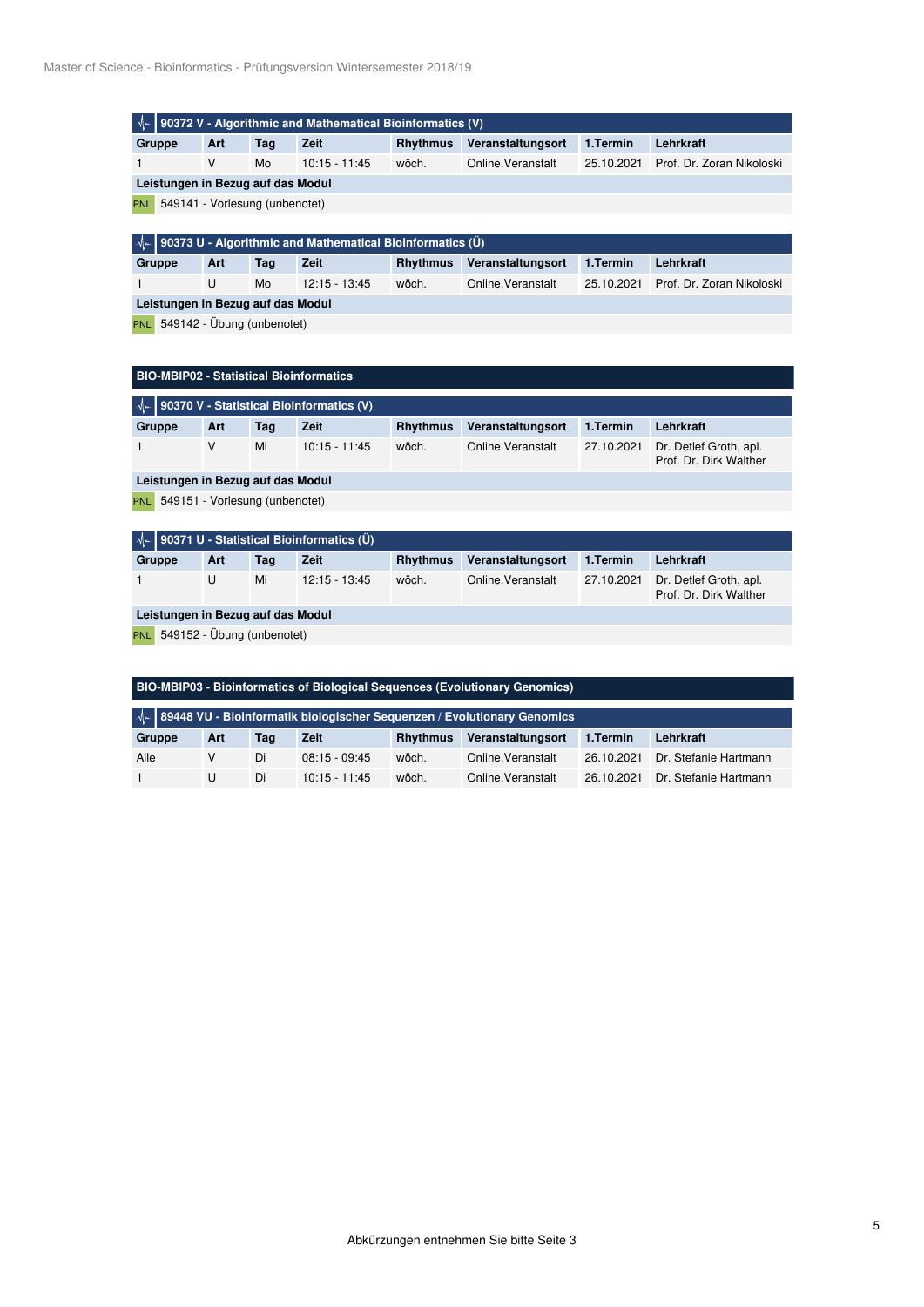#### **Kommentar**

#### **This course will be offered as a synchronous online (zoom) course in the fall & winter of 2021/2022.**

For the computer labs, you will need to be able to log in to the university's computing cluster:

- if you have a Mac or Linux machine, all is well. If you have a Windows OS, you might want to re-consider. If you do stick with the Windows OS and have a newer version, you can use the built in ssh client ( https://www.howtogeek.com/336775/ how-to-enable-and-use-windows-10s-built-in-ssh-commands/ OR https://www.pugetsystems.com/labs/hpc/How-To-Use-SSH-Client-and-Server-on-Windows-10-1470/). Otherwise you'll need either putty ( https://www.putty.org/) or mobaxterm ( https://mobaxterm.mobatek.net/ ).
- you will also need an account on the computing cluster. More information about this will be provided around the start of the semester to anyone who has registered for this course. Note that a University of Potsdam account is needed for access to this cluster.

This course is required for MSc Bioinformatics students and elective for students of other MSc programs (e.g, BAM, EEC, DSC, COS)

**Lectures, Tues 8:15 AM, zoom link: https://uni-potsdam.zoom.us/j/62823484132 (passcode: 18649154)**

**The final exam at the end of the semester will not be online; it will take place in Golm and will require physical presence.**

**Leistungen in Bezug auf das Modul**

PNL 549161 - Vorlesung und Übung (unbenotet)

#### <span id="page-5-0"></span>**BIO-MBIP04 - Analysis of Cellular Networks**

Für dieses Modul werden aktuell keine Lehrveranstaltungen angeboten

<span id="page-5-1"></span>

| BIO-MBIP06 - Constraint-based Modeling of Cellular Networks |  |
|-------------------------------------------------------------|--|
|-------------------------------------------------------------|--|

<span id="page-5-2"></span>

| $\sqrt{1/2}$ 90374 U - Constraint-based Modeling of Cellular Networks (U) |     |     |                 |                 |                    |          |                                                                   |  |  |
|---------------------------------------------------------------------------|-----|-----|-----------------|-----------------|--------------------|----------|-------------------------------------------------------------------|--|--|
| Gruppe                                                                    | Art | Tag | Zeit            | <b>Rhythmus</b> | Veranstaltungsort  | 1.Termin | Lehrkraft                                                         |  |  |
|                                                                           |     | Do  | $12:15 - 13:45$ | wöch.           | Online. Veranstalt |          | 28.10.2021 Prof. Dr. Zoran Nikoloski,<br><b>Philipp Wendering</b> |  |  |

**Leistungen in Bezug auf das Modul**

PNL 549182 - Übung (unbenotet)

<span id="page-5-3"></span>

|                                   | $\mathcal{A}_{\mathcal{C}}$ 90375 V - Constraint-based Modeling of Cellular Networks (V) |     |     |                 |                 |                    |            |                                                        |  |  |
|-----------------------------------|------------------------------------------------------------------------------------------|-----|-----|-----------------|-----------------|--------------------|------------|--------------------------------------------------------|--|--|
|                                   | Gruppe                                                                                   | Art | Tag | Zeit            | <b>Rhythmus</b> | Veranstaltungsort  | 1.Termin   | Lehrkraft                                              |  |  |
|                                   |                                                                                          |     | Do  | $10:15 - 11:45$ | wöch.           | Online. Veranstalt | 28.10.2021 | Prof. Dr. Zoran Nikoloski,<br><b>Philipp Wendering</b> |  |  |
| Leistungen in Bezug auf das Modul |                                                                                          |     |     |                 |                 |                    |            |                                                        |  |  |
|                                   | PNL 549181 - Vorlesung (unbenotet)                                                       |     |     |                 |                 |                    |            |                                                        |  |  |
|                                   |                                                                                          |     |     |                 |                 |                    |            |                                                        |  |  |

#### <span id="page-5-4"></span>**MAT-MBIP05 - Introduction to Theoretical Systems Biology**

Für dieses Modul werden aktuell keine Lehrveranstaltungen angeboten

<span id="page-5-6"></span><span id="page-5-5"></span>

| <b>BIO-MBIV01 - Project work</b>                              |                                  |      |      |                 |                   |          |                                |  |  |
|---------------------------------------------------------------|----------------------------------|------|------|-----------------|-------------------|----------|--------------------------------|--|--|
| $\mathcal{A}_{\mathcal{C}}$   89450 U - Exercise Project Work |                                  |      |      |                 |                   |          |                                |  |  |
| Gruppe                                                        | Art                              | Tag  | Zeit | <b>Rhythmus</b> | Veranstaltungsort | 1.Termin | Lehrkraft                      |  |  |
|                                                               | U                                | N.N. | N.N. | <b>Block</b>    | N.N.              | N.N.     | Dr. Stefanie Hartmann,<br>N.N. |  |  |
| Leistungen in Bezug auf das Modul                             |                                  |      |      |                 |                   |          |                                |  |  |
|                                                               | $PNL$ 549281 - Übung (unbenotet) |      |      |                 |                   |          |                                |  |  |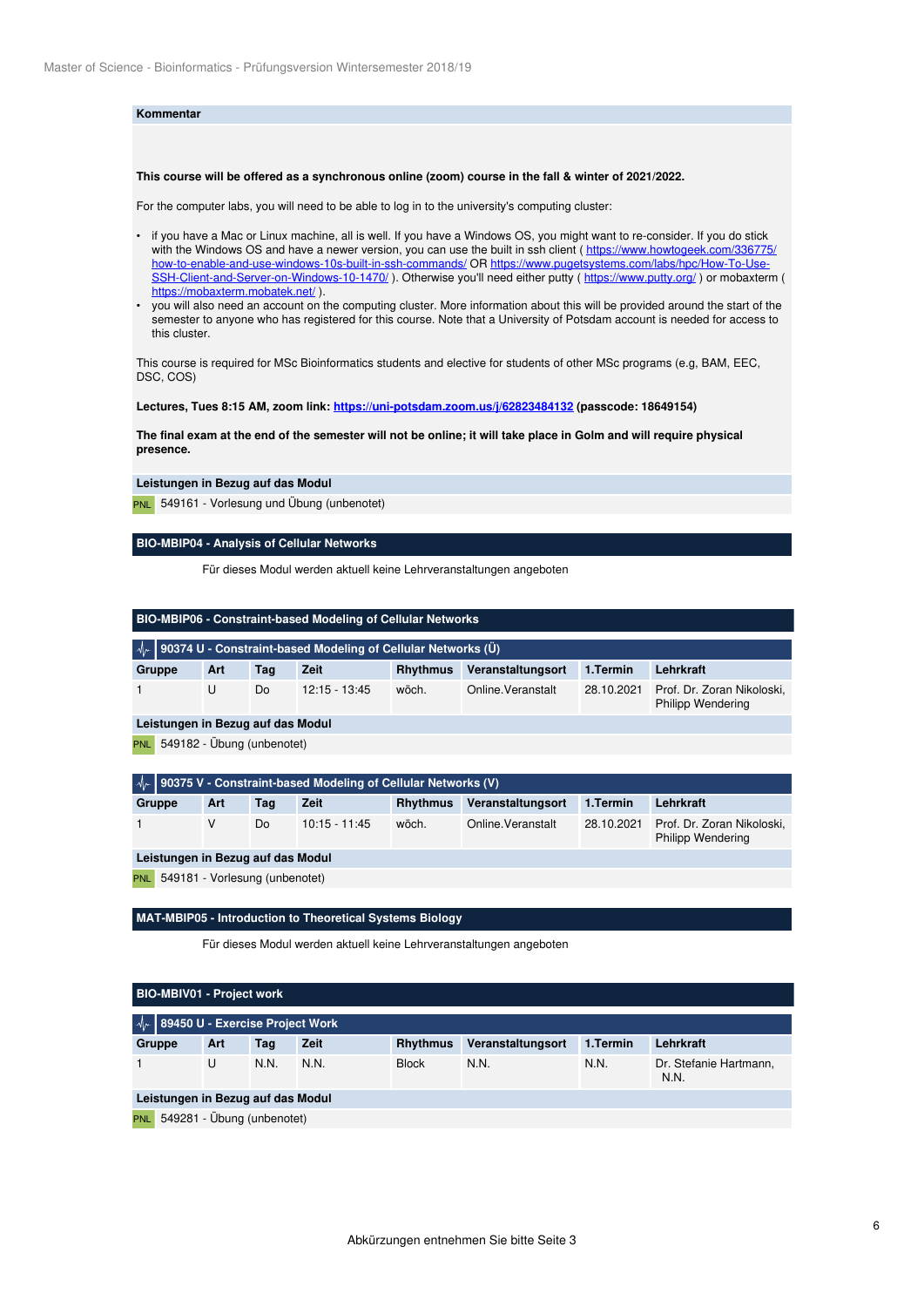### <span id="page-6-0"></span>Elective Modules

#### <span id="page-6-1"></span>**BIO-MBIW01 - Data Integration in Cellular Networks**

Für dieses Modul werden aktuell keine Lehrveranstaltungen angeboten

<span id="page-6-3"></span><span id="page-6-2"></span>

| <b>BIO-MBIW02 - Advanced methods for Analysis of Biochemical networks</b> |                  |      |             |                 |                   |          |                                                                                      |
|---------------------------------------------------------------------------|------------------|------|-------------|-----------------|-------------------|----------|--------------------------------------------------------------------------------------|
| 90379 B - Advanced methods for Analysis of Biochemical networks<br>᠕́∼    |                  |      |             |                 |                   |          |                                                                                      |
| Gruppe                                                                    | Art              | Tag  | <b>Zeit</b> | <b>Rhythmus</b> | Veranstaltungsort | 1.Termin | Lehrkraft                                                                            |
|                                                                           | VU               | N.N. | N.N.        | <b>Block</b>    | N.N.              | N.N.     | Prof. Dr. Zoran Nikoloski.<br>Dr. Nooshin Omranian.<br>Dr. Zahra Razaghi<br>Moghadam |
|                                                                           | 2 weeks in march |      |             |                 |                   |          |                                                                                      |
| Leistungen in Bezug auf das Modul                                         |                  |      |             |                 |                   |          |                                                                                      |
| 549201 - Vorlesung und Übung (unbenotet)<br><b>PNL</b>                    |                  |      |             |                 |                   |          |                                                                                      |

<span id="page-6-5"></span><span id="page-6-4"></span>

| <b>BIO-MBIW03 - Quantitative Genetics</b>    |     |     |                 |                 |                    |            |                                                         |
|----------------------------------------------|-----|-----|-----------------|-----------------|--------------------|------------|---------------------------------------------------------|
| 90377 V - Quantitative Genetics (V)          |     |     |                 |                 |                    |            |                                                         |
| Gruppe                                       | Art | Tag | Zeit            | <b>Rhythmus</b> | Veranstaltungsort  | 1.Termin   | Lehrkraft                                               |
|                                              | v   | Mi  | $12:15 - 13:45$ | wöch.           | Online. Veranstalt | 27.10.2021 | Prof. Dr. Zoran Nikoloski,<br>Prof. Dr. Michael Lenhard |
| Leistungen in Bezug auf das Modul            |     |     |                 |                 |                    |            |                                                         |
| 549211 - Vorlesung (unbenotet)<br><b>PNL</b> |     |     |                 |                 |                    |            |                                                         |
|                                              |     |     |                 |                 |                    |            |                                                         |

<span id="page-6-6"></span>

|        | $ \mathcal{A}_{\mathcal{F}} $ 90378 U - Quantitative Genetics (Ü) |     |                 |          |                    |          |                                                                    |
|--------|-------------------------------------------------------------------|-----|-----------------|----------|--------------------|----------|--------------------------------------------------------------------|
| Gruppe | Art                                                               | Taɑ | Zeit            | Rhythmus | Veranstaltungsort  | 1.Termin | Lehrkraft                                                          |
|        |                                                                   | Mi  | $14:15 - 15:45$ | wöch.    | Online. Veranstalt |          | 27.10.2021 Prof. Dr. Zoran Nikoloski,<br>Prof. Dr. Michael Lenhard |

**Leistungen in Bezug auf das Modul**

PNL 549212 - Übung (unbenotet)

#### <span id="page-6-7"></span>**BIO-MBIW04 - Image Processing and Phenotyping in Bioinformatics**

<span id="page-6-8"></span>

|        | $\mathcal{A}_{\mathcal{F}}$ 89847 DF - Bioimage Analysis and Extended Phenotyping |      |                 |                 |                    |            |                      |
|--------|-----------------------------------------------------------------------------------|------|-----------------|-----------------|--------------------|------------|----------------------|
| Gruppe | Art                                                                               | Tag  | Zeit            | <b>Rhythmus</b> | Veranstaltungsort  | 1.Termin   | Lehrkraft            |
|        |                                                                                   | Fr   | $09:15 - 10:45$ | wöch.           | Online. Veranstalt | 29.10.2021 | Dr. Christian Kappel |
|        | SU                                                                                | Fr   | $11:00 - 11:45$ | wöch.           | Online. Veranstalt | 29.10.2021 | Dr. Christian Kappel |
|        | B                                                                                 | N.N. | N.N.            | <b>Block</b>    | N.N.               | N.N.       | Dr. Christian Kappel |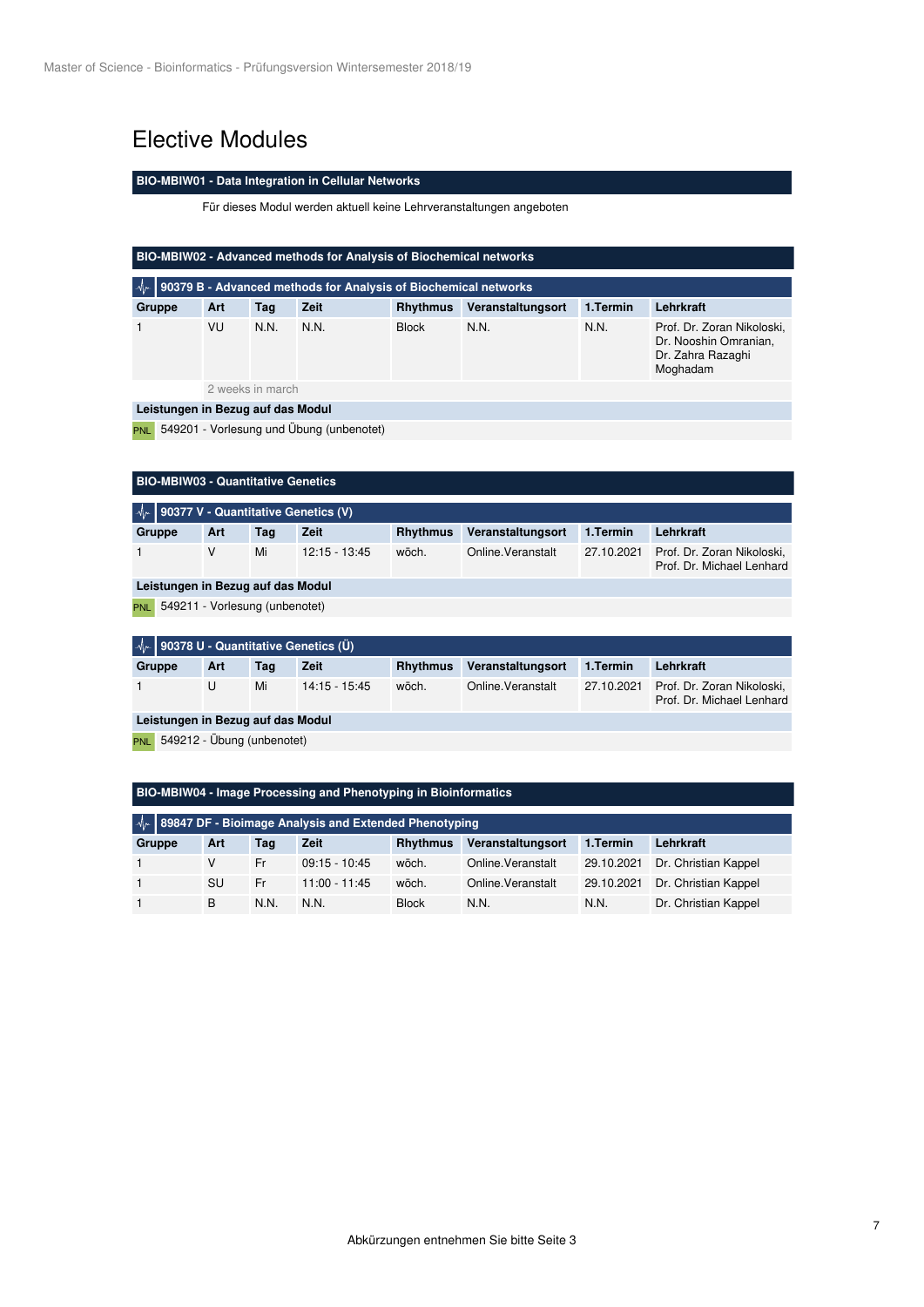#### **Kommentar**

The course will take place Onlive via Zoom conferences (Meeting ID: 655 4521 3465; Passcode: 06185980), exercises sessions also. There will be one week of practical work after the lecture period. We will regularly meet Online then, you're encouraged to work in groups there. Details will/can be discussion in the first session and later on if necessary. There is a Moodle.UP course where you will find all kind of materials and discussion forums, https://moodle2.uni-potsdam.de/course/ view.php?id=30080.

For the 8LP Modules (WM4,5,6) 2-week practicals are offered. This may be an extension of the practical work or samething totally different. We will discuss together to find the best fit for you.

More informations will come later. You're wolcome to contact christian.kappel@uni-potsdam.de for any question.

#### **Leistungen in Bezug auf das Modul**

PNL 549221 - Vorlesung und Übung (unbenotet)

#### <span id="page-7-0"></span>**BIO-MBIW05 - Structural Bioinformatics**

Für dieses Modul werden aktuell keine Lehrveranstaltungen angeboten

#### <span id="page-7-1"></span>**BIO-MBIW06 - Machine learning in bioinformatics**

Für dieses Modul werden aktuell keine Lehrveranstaltungen angeboten

#### <span id="page-7-2"></span>**BIO-MBIW07 - Integration of cellular layers and systems**

Für dieses Modul werden aktuell keine Lehrveranstaltungen angeboten

<span id="page-7-4"></span><span id="page-7-3"></span>

| <b>BIO-MBIW08 - Practical sequence analysis</b>                                       |     |      |      |                 |                   |          |                      |  |
|---------------------------------------------------------------------------------------|-----|------|------|-----------------|-------------------|----------|----------------------|--|
| $\ \mathcal{A}\ _{\mathcal{C}}$ 89846 B - Analysis of high-throughput sequencing data |     |      |      |                 |                   |          |                      |  |
| Gruppe                                                                                | Art | Tag  | Zeit | <b>Rhythmus</b> | Veranstaltungsort | 1.Termin | Lehrkraft            |  |
|                                                                                       |     | N.N. | N.N. | <b>Block</b>    | N.N.              | N.N.     | Dr. Christian Kappel |  |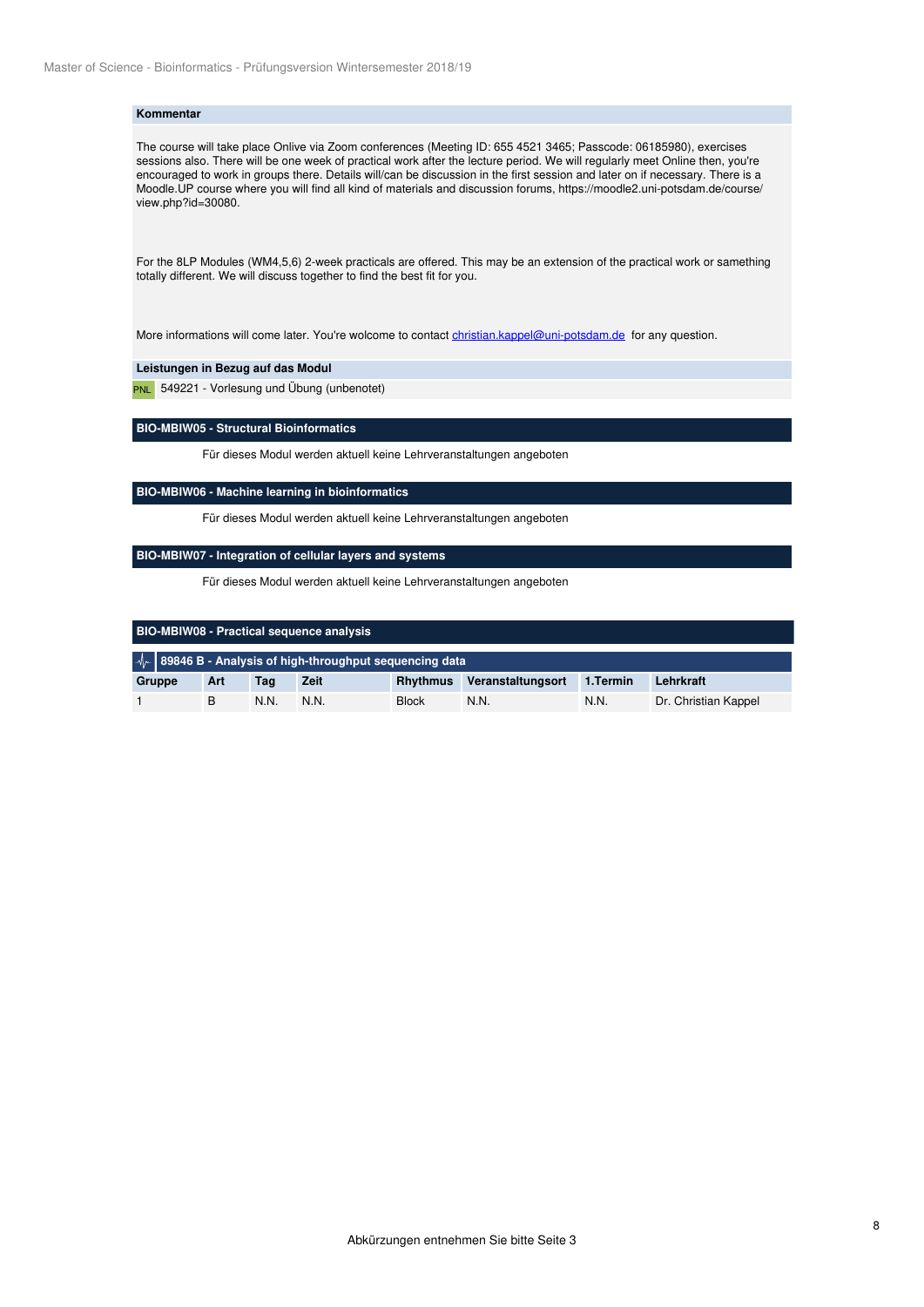#### **Bemerkung**

This is a block couse mixing lectures and hands-on work (exercises). It will take place from 28 Februrary to 11 March 2022, 9 am to 5 pm. Online via Zoom, maybe also somewhere in Potsdam Golm, if possible (hybrid course then).

There will be three information/discussion meetings via Zoom (Meeting ID: 686 6154 6081, Passcode: 06444769), feel free to join them.

- 8 October 2021, 11 to 12 am
- 25 October 2021, 5 to 6 pm
- 2 November 2021, 12 to 12:45 am

Those meetings are not mandatory, you may join any time. If you cannot make it and would like to have another one, please contacte the lecturer (see below).

You will need to have access to a simple PC for the time of the course. The only thing you need is a Web Browser and a Linux Terminal. In Windows you may use tools like Putty (https://www.putty.org/) or MobaXTerm (https://mobaxterm.mobatek.net/ download.html, Home Edition). Some basic knowledge about the Linux Terminal may be helpful also, you can find a good starter here: http://swcarpentry.github.io/shell-novice/ .

You should have some knowledge about biology to get most out of this course. Also attending the Evolutionary Genomics course taught by Stefanie Hartmann may be a very good option in every case.

You may find a rough description of the course in the Bioinformatics module guide, BIO-MBIW08 (https:// www.uni-potsdam.de/fileadmin01/projects/mnfakul/Dokumente\_und\_%C3%9Cbersichten/Studium\_und\_Lehre/ Module\_Guide\_Bioinformatics\_EN.pdf ).

There is a Moodle page for this course: HTS2022, https://moodle2.uni-potsdam.de/course/view.php?id=31580.

Please contact christian.kappel@uni-potsdam.de for any question or if you need some special arrangements.

#### **Leistungen in Bezug auf das Modul**

PNL 549261 - Vorlesung und Übung (unbenotet)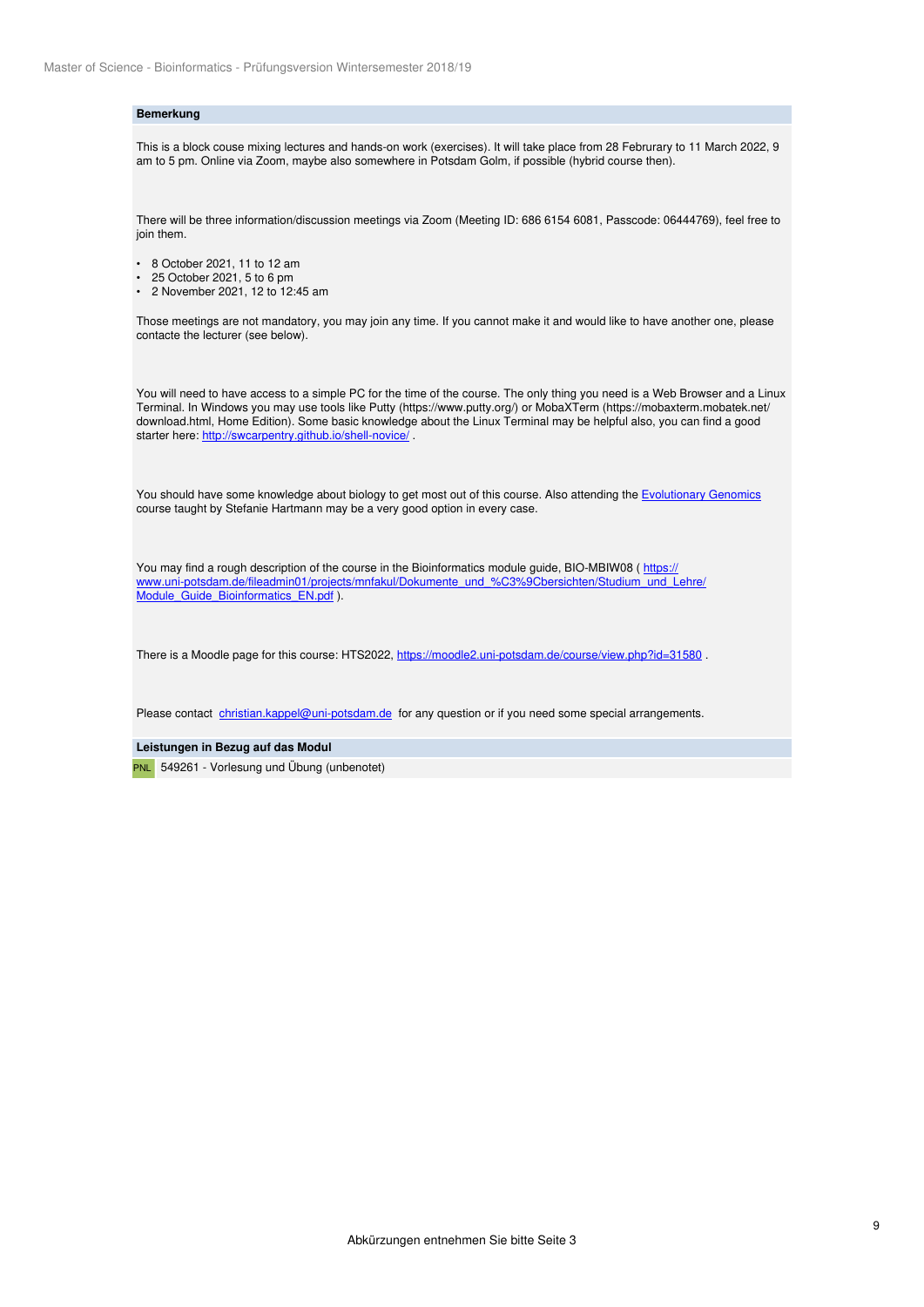## <span id="page-9-0"></span>**Glossar**

Die folgenden Begriffserklärungen zu Prüfungsleistung, Prüfungsnebenleistung und Studienleistung gelten im Bezug auf Lehrveranstaltungen für alle Ordnungen, die seit dem WiSe 2013/14 in Kranft getreten sind.

| Prüfungsleistung      | Prüfungsleistungen sind benotete Leistungen innerhalb eines Moduls. Aus der Benotung<br>der Prüfungsleistung(en) bildet sich die Modulnote, die in die Gesamtnote des Studiengangs<br>eingeht. Handelt es sich um eine unbenotete Prüfungsleistung, so muss dieses ausdrücklich<br>("unbenotet") in der Modulbeschreibung der fachspezifischen Ordnung geregelt sein. Weitere<br>Informationen, auch zu den Anmeldemöglichkeiten von Prüfungsleistungen, finden Sie unter<br>anderem in der Kommentierung der BaMa-O                                                                                                                                                                                                                                                                                                                                                                                                                                                                                                                                                                                                                            |
|-----------------------|-------------------------------------------------------------------------------------------------------------------------------------------------------------------------------------------------------------------------------------------------------------------------------------------------------------------------------------------------------------------------------------------------------------------------------------------------------------------------------------------------------------------------------------------------------------------------------------------------------------------------------------------------------------------------------------------------------------------------------------------------------------------------------------------------------------------------------------------------------------------------------------------------------------------------------------------------------------------------------------------------------------------------------------------------------------------------------------------------------------------------------------------------|
| Prüfungsnebenleistung | Prüfungsnebenleistungen sind für den Abschluss eines Moduls relevante Leistungen, die<br>- soweit sie vorgesehen sind – in der Modulbeschreibung der fachspezifischen Ordnung<br>beschrieben sind. Prüfungsnebenleistungen sind immer unbenotet und werden lediglich<br>mit "bestanden" bzw. "nicht bestanden" bewertet. Die Modulbeschreibung regelt, ob<br>die Prüfungsnebenleistung eine Teilnahmevoraussetzung für eine Modulprüfung oder<br>eine Abschlussvoraussetzung für ein ganzes Modul ist. Als Teilnahmevoraussetzung<br>für eine Modulprüfung muss die Prüfungsnebenleistung erfolgreich vor der Anmeldung<br>bzw. Teilnahme an der Modulprüfung erbracht worden sein. Auch für Erbringung einer<br>Prüfungsnebenleistungen wird eine Anmeldung vorausgesetzt. Diese fällt immer mit<br>der Belegung der Lehrveranstaltung zusammen, da Prüfungsnebenleistung im Rahmen<br>einer Lehrveranstaltungen absolviert werden. Sieht also Ihre fachspezifische Ordnung<br>Prüfungsnebenleistungen bei Lehrveranstaltungen vor, sind diese Lehrveranstaltungen<br>zwingend zu belegen, um die Prüfungsnebenleistung absolvieren zu können. |
| Studienleistung       | Als Studienleistung werden Leistungen bezeichnet, die weder Prüfungsleistungen noch<br>Prüfungsnebenleistungen sind.                                                                                                                                                                                                                                                                                                                                                                                                                                                                                                                                                                                                                                                                                                                                                                                                                                                                                                                                                                                                                            |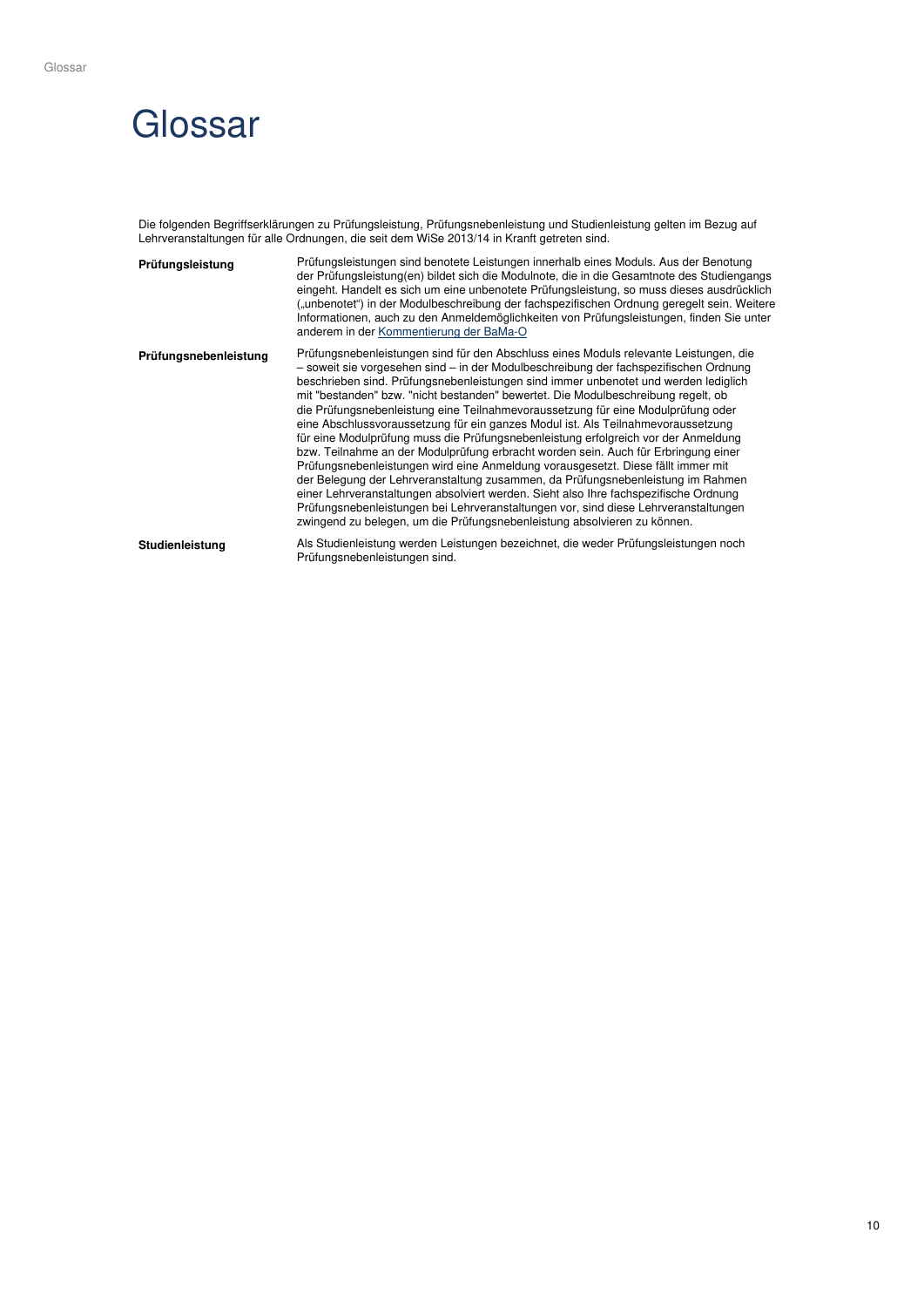

## Impressum

#### **Herausgeber**

Am Neuen Palais 10 14469 Potsdam

Telefon: +49 331/977-0 Fax: +49 331/972163 E-mail: presse@uni-potsdam.de Internet: [www.uni-potsdam.de](http://www.uni-potsdam.de)

**Umsatzsteueridentifikationsnummer** DE138408327

**Layout und Gestaltung**

jung-design.net

**Druck**

25.1.2022

#### **Rechtsform und gesetzliche Vertretung**

Die Universität Potsdam ist eine Körperschaft des Öffentlichen Rechts. Sie wird gesetzlich vertreten durch Prof. Oliver Günther, Ph.D., Präsident der Universität Potsdam, Am Neuen Palais 10, 14469 Potsdam.

#### **Zuständige Aufsichtsbehörde**

Ministerium für Wissenschaft, Forschung und Kultur des Landes Brandenburg Dortustr. 36 14467 Potsdam

#### **Inhaltliche Verantwortlichkeit i. S. v. § 5 TMG und § 55 Abs. 2 RStV**

Referat für Presse- und Öffentlichkeitsarbeit Referatsleiterin und Sprecherin der Universität Silke Engel Am Neuen Palais 10 14469 Potsdam Telefon: +49 331/977-1474 Fax: +49 331/977-1130 E-mail: presse@uni-potsdam.de

Die einzelnen Fakultäten, Institute und Einrichtungen der Universität Potsdam sind für die Inhalte und Informationen ihrer Lehrveranstaltungen zuständig.